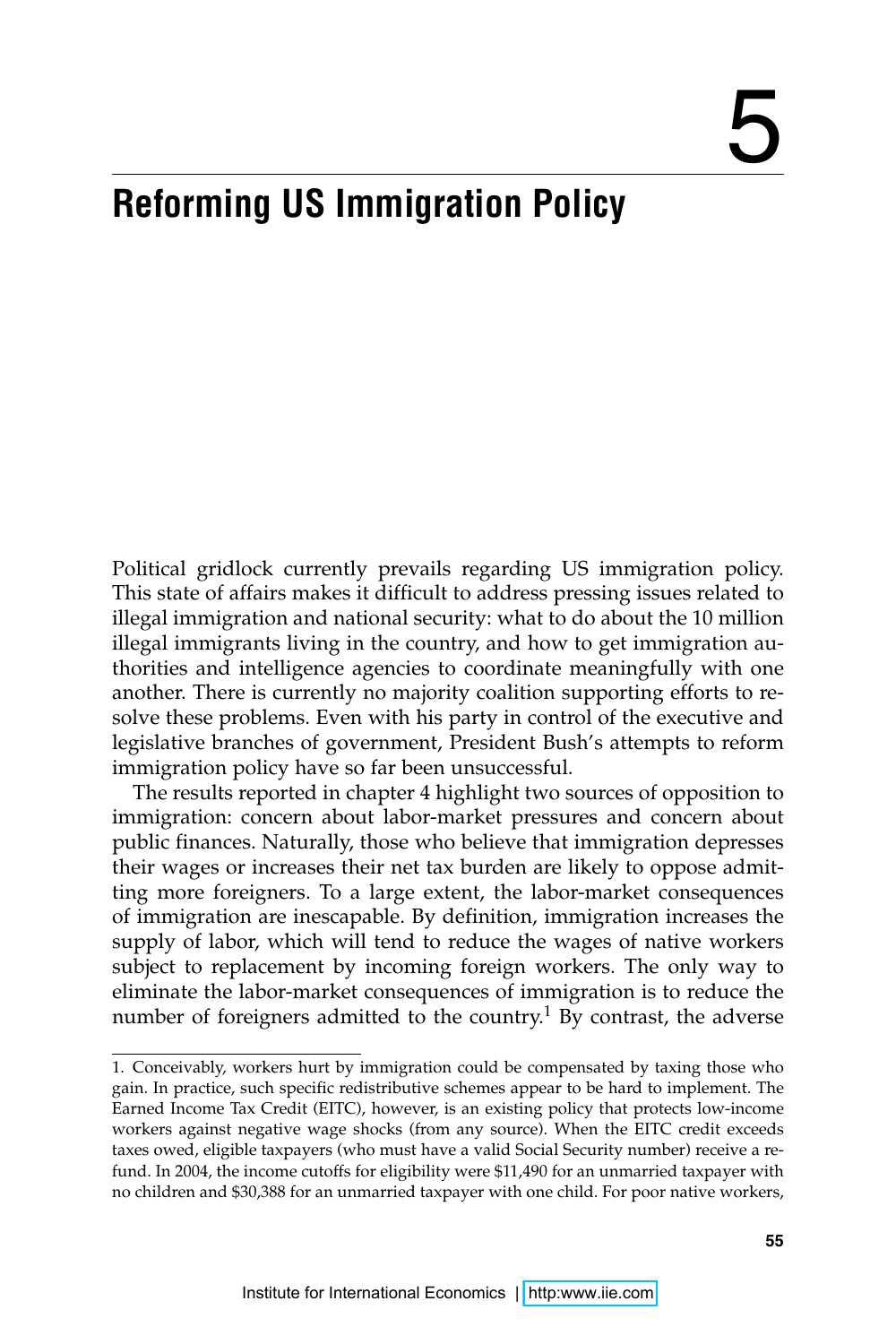public-finance consequences of immigration are controllable by public policy. If the impact of immigration on the net tax burden of US natives were reduced, it might be possible to forge a coalition behind meaningful policy reform.

There are at least two strategies for policy reform that would dampen immigration's consequences for public finances. One is to change the skill composition of those admitted. By shifting to a system that favors highskilled immigrants, the United States would attract individuals likely to pay more in taxes than they draw in public services. A second strategy is to restructure immigrants' rights to public benefits. If immigrants were prohibited from drawing on public assistance and certain other public services for a designated period after entering the country, the fiscal drain associated with immigration would be smaller. Either policy would implicitly favor immigrants intending to work over those intending to obtain public benefits.

Tentative moves toward favoring high-skilled immigrants and restricting immigrants' access to public benefits have been made in the last decade. H-1B visas allow high-skilled immigrants to work in the United States for up to six years, mainly in the software and electronics industries. In 2000, at the height of the technology boom, Congress temporarily increased the annual number of H-1B visas from 115,000 to 195,000.<sup>2</sup> Welfare reform in 1996 in effect imposed a five-year waiting period—the interval between obtaining permanent residence and becoming eligible to apply for citizenship—before immigrants gain access to many government benefits.

This chapter will examine options for reforming US immigration policy. Following a discussion of recent proposals, I will evaluate the relative merits of a skills-based and a rights-based immigration policy.

# **Proposals for Immigration Reform**

In an economy without distortions associated with market failure or public-policy interventions, the optimal immigration policy would be open borders.<sup>3</sup> The logic of free immigration is analogous to the logic of free trade. Both contribute to the equalization of prices for factors and goods across borders, which promotes economic efficiency and helps create the conditions for global welfare to be maximized. Barriers to the movement of

the group apparently most affected by labor-market competition from low-skilled immigrants, the EITC offers some protection against policy changes that reduce earnings. For a theoretical analysis of options to protect low-wage workers from immigration, see Sinn (2004). Wage subsidies, of which the EITC is one type, are the least inefficient policy option among those considered.

<sup>2.</sup> In 2003, after several years of slow economic growth, Congress allowed the number of H-1B visas to fall to 65,000. For more detail, see http://uscis.gov/graphics/publicaffairs/.

<sup>3.</sup> This argument ignores any perceived negative cultural consequences of immigration.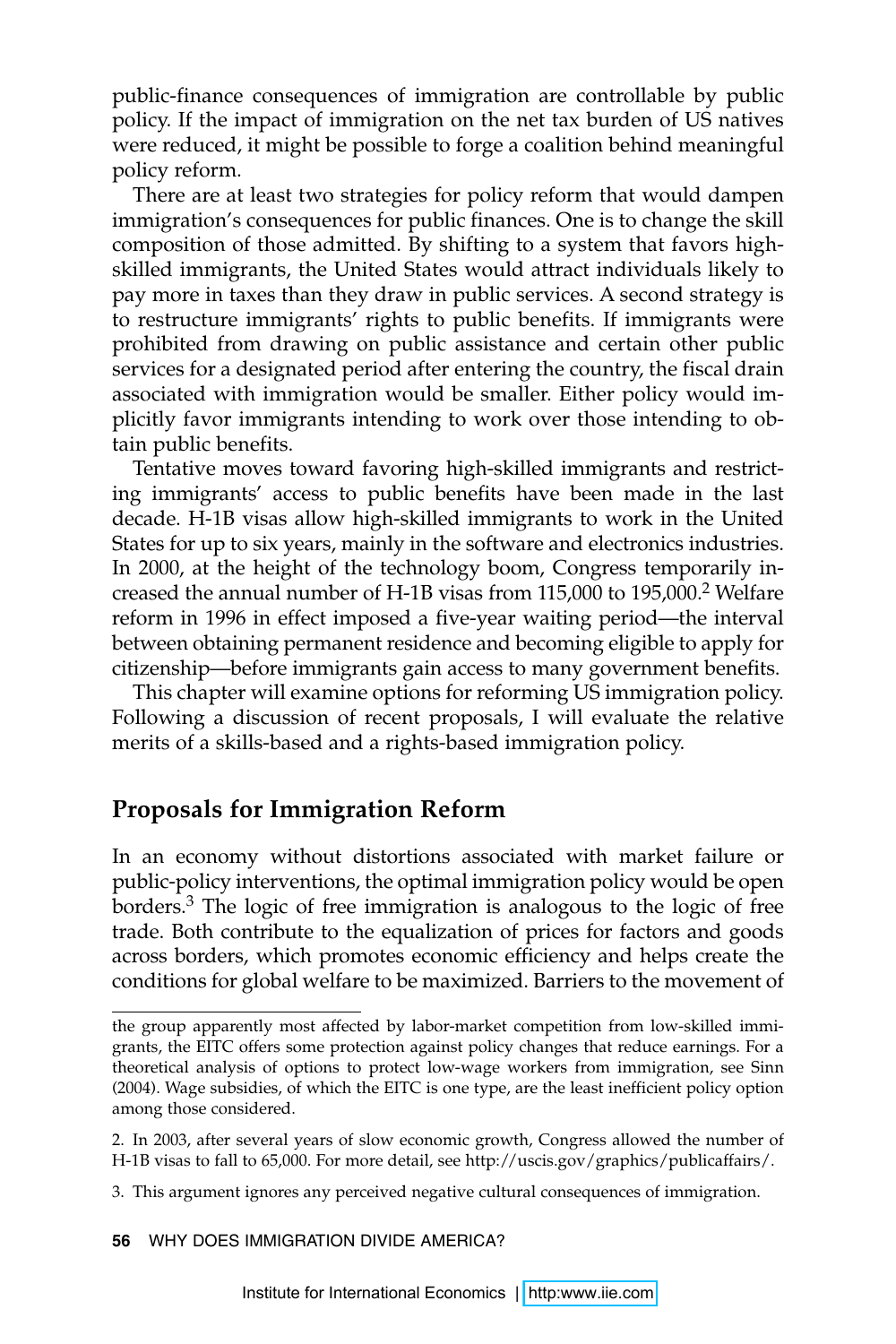goods or factors lead to inefficient outcomes and leave gains from trade unexploited. Such barriers tend to cause labor-abundant countries like Mexico to have low wages for labor and high relative prices for capitalintensive goods, and capital-abundant countries like the United States to have high wages for labor and high relative prices for labor-intensive goods. In theory, it is possible to achieve efficiency either through free trade or through free immigration, which led Robert Mundell (1957) to conclude that international trade in goods and international movements of factors substitute for one another.

We are, of course, far from a world without distortions. Population growth—whether due to immigration or to other sources—tends to exacerbate distortions associated with poorly defined property rights over air, waterways, highways, and common areas. More people inevitably mean more pollution and more congestion. An increase in the number of lowincome people tends to exacerbate distortions associated with welfare policies, prompting Milton Friedman to declare, "It's just obvious that you can't have free immigration and a welfare state."<sup>4</sup> The presence of these and other distortions means that the United States is setting immigration policy in a less-than-ideal world. In such an environment, it seems likely that a policy of less-than-free immigration would be the constrained optimum (Wellisch and Walz 1998).

Distortions also exacerbate political conflict over immigration. Some US environmentalists oppose immigration because it contributes to population growth. Some fiscal conservatives oppose immigration in the belief that it increases the pool of people who use US welfare programs. Even ignoring distortions, the redistributive effects of immigration create political conflict. Immigration redistributes income between factors of production, raising incomes for some (such as owners of capital) and lowering it for others (such as low-skilled labor). Labor unions' long-standing opposition to immigration, reversed only in the 1990s when unions began to recruit more actively among recent immigrants, derives in part from immigration's perceived negative effects on blue-collar workers.

Proposals to reform immigration policy tend to focus on minimizing either immigration's effect on distortions or its redistributive effects on income. Since the redistributive effects of immigration are unavoidable, policies that attempt to limit immigration's exacerbative effect on existing distortions are likely to be more appealing on efficiency grounds.

A variety of proposals have emerged in recent years, both inside and outside government, for reform of US immigration policy. President Bush's plan, known as Fair and Secure Immigration Reform (FSIR), would offer amnesty to some illegal immigrants and expand the number of temporary work visas granted to laborers from Mexico. Little has yet been said about

REFORMING US IMMIGRATION POLICY **57** 

<sup>4.</sup> Peter Brimelow, "Milton Friedman, Soothsayer," *Hoover Digest* 2 (1998). www.hoover. stanford.edu/publications/digest/982/friedman3.html.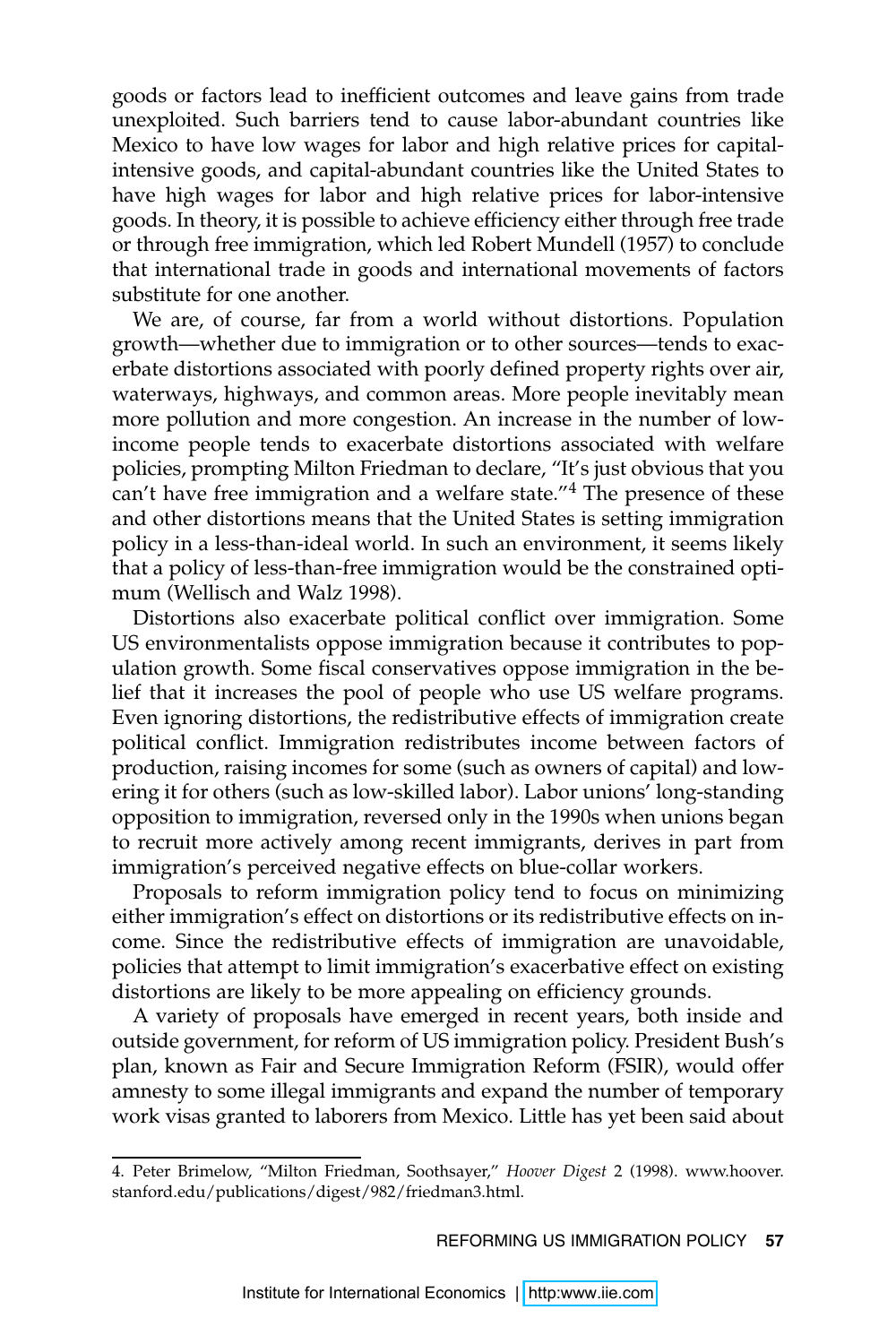how the president's plan would change permanent legal immigration or enforcement against illegal immigration. Congress is also considering legislation on immigration. In 2003 Senators Edward Kennedy (D-MA) and Larry Craig (R-ID) proposed the Agricultural Job, Opportunity, Benefits, and Security Act (AgJobs). AgJobs would offer amnesty to illegal immigrants who had worked on US farms in the preceding 12 months. It would also reform the H-2A visa program for temporary agricultural workers by expanding the number of visas awarded and creating a mechanism for employers to bring in foreign agricultural workers more easily (www.senate .gov/~gsmith/agjob.htm#a). In 2004, Democratic members of the House of Representatives proposed the Safe, Orderly Legal Visas and Enforcement Act (SOLVE), which would legalize unauthorized workers who have been in the United States for at least five years, create a transitional work visa for those who have been in the country for less than five years, and expand the number of low-skilled temporary work visas to 350,000. The executive, Senate, and House plans all focus to varying degrees on temporary visas and amnesty for illegal immigrants. None offers specifics on how to modify enforcement to reduce illegal immigration.

A decade ago, the Commission on Immigration Reform—created by the Immigration Act of 1990 and known as the Jordan Commission after its chair, Barbara Jordan—produced an influential set of recommendations to limit family-based immigration to immediate family members, abolish unskilled legal immigration, expand border and interior enforcement against illegal immigration (including a verifiable identification system), make all legal immigrants (including noncitizens) eligible for public benefits, and promote the Americanization of immigrants (Jordan 1995).

So far, none of these proposals has come close to becoming law. Of the four, only that of the Jordan Commission offers a systematic approach to the level and composition of immigration, the rights granted to immigrants, and enforcement against illegal immigration. It would move the United States decisively in the direction of a skills-based immigration policy, which is also advocated by Borjas (1999a), Huntington (2004), and others.

### **A Skills-Based Immigration Policy**

A skills-based immigration policy would radically alter the mix of individuals admitted to the United States. It would severely limit immigration based on family reunification. The effects on the US economy would probably also be profound. Incoming legal immigrants would be much less likely to use means-tested entitlement programs. Since higher-income individuals also tend to have smaller families, such a policy shift would also reduce immigration's total contribution to population growth (even if the annual number of immigrants admitted to the country remained the same). Low-skilled native workers would probably see their wages in-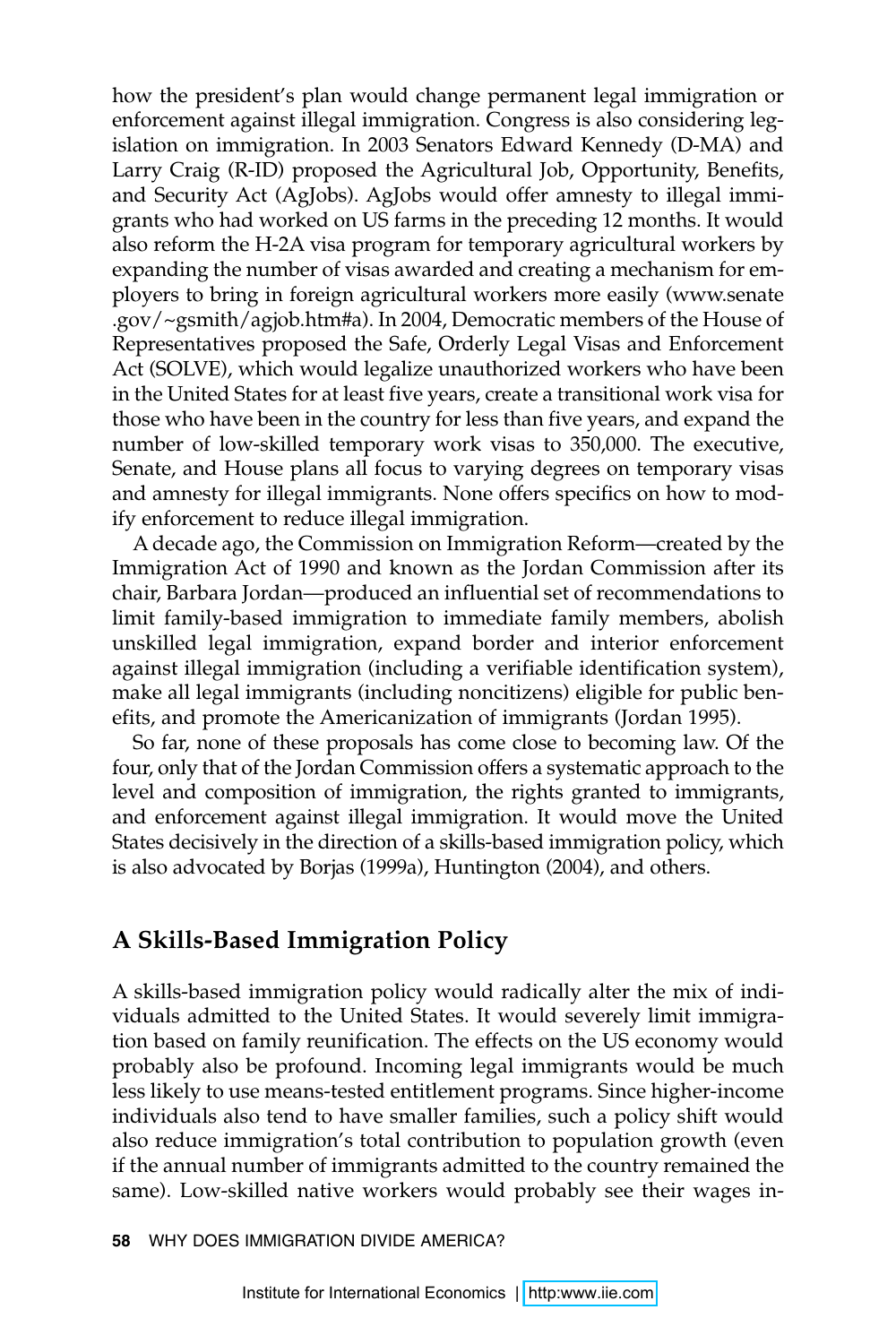crease both in absolute terms and relative to high-skilled workers, reducing earnings inequality in the United States.

One disadvantage of such a policy is that high-skilled immigration would tend to work against globalization. Because the United States is already abundant in skills and capital relative to the rest of the world, admitting primarily high-skilled workers would sharpen international differences in relative factor supplies. This shift would tend to increase the wage difference for less-skilled workers between the United States and the rest of the world and to move the world further from factor-price equalization. Such a move could lower global economic efficiency and welfare.5 Poor countries' loss of high-skilled labor could have negative effects on their GDPs and on the performance of their political, legal, and educational institutions.

Another disadvantage for poor countries is that high-skilled emigrants appear less likely than low-skilled emigrants to remit income to their families at home (Orozco 2003). Remittances help offset poor countries' loss in GDP due to the labor outflow associated with emigration. For Mexico, Prachi Mishra (2003) estimates that between 1970 and 2000 emigration increased average wages by 8 percent. By 2000, the number of Mexican emigrants in the United States was equal to 16 percent of the labor force in Mexico. Based on these figures, Mexico's emigration loss in 2000 was 0.5 percent of its GDP. In Mexico's case, however, this loss is more than offset by the income that emigrants remit to family in Mexico, which in 2003 was 2 percent of GDP. On net, residents of Mexico—those who do not emigrate—appear to gain from emigration, with much of the gain presumably flowing to the families of emigrants via remittances. In some countries remittances represent an even larger share of economic activity, exceeding 10 percent of 2003 GDP in Belize, the Dominican Republic, El Salvador, Guyana, Haiti, Honduras, Jamaica, and Nicaragua (IADB 2004). The Inter-American Development Bank finds that in 2003 Latin American immigrants in the United States sent a total of \$31 billion to their home countries, amounting to 1.4 percent of the region's GDP. If poor countries were to send high-skilled rather than low-skilled labor abroad, remittances could decrease, thus reducing their GDPs.

Furthermore, shifting from low-skilled to high-skilled immigration might not have the profound effects on US labor markets that some proponents expect. If the United States took in fewer low-skilled workers from poor countries, wage differentials between the United States and

REFORMING US IMMIGRATION POLICY **59** 

<sup>5.</sup> In a Heckscher-Ohlin trade model, high-skilled immigration to high-skilled countries would increase international factor-price differences and decrease global welfare. But such a model envisions no incentive for such migration, because wages for high-skilled labor would be lower in skill-abundant countries. This is not the case in the United States: US workers' wages appear to be higher than wages for workers in poor countries in all skill categories, which probably reflects superior US technology. In a world characterized by crosscountry differences in technology, how migration affects global welfare depends on how such migration affects the creation and diffusion of technology.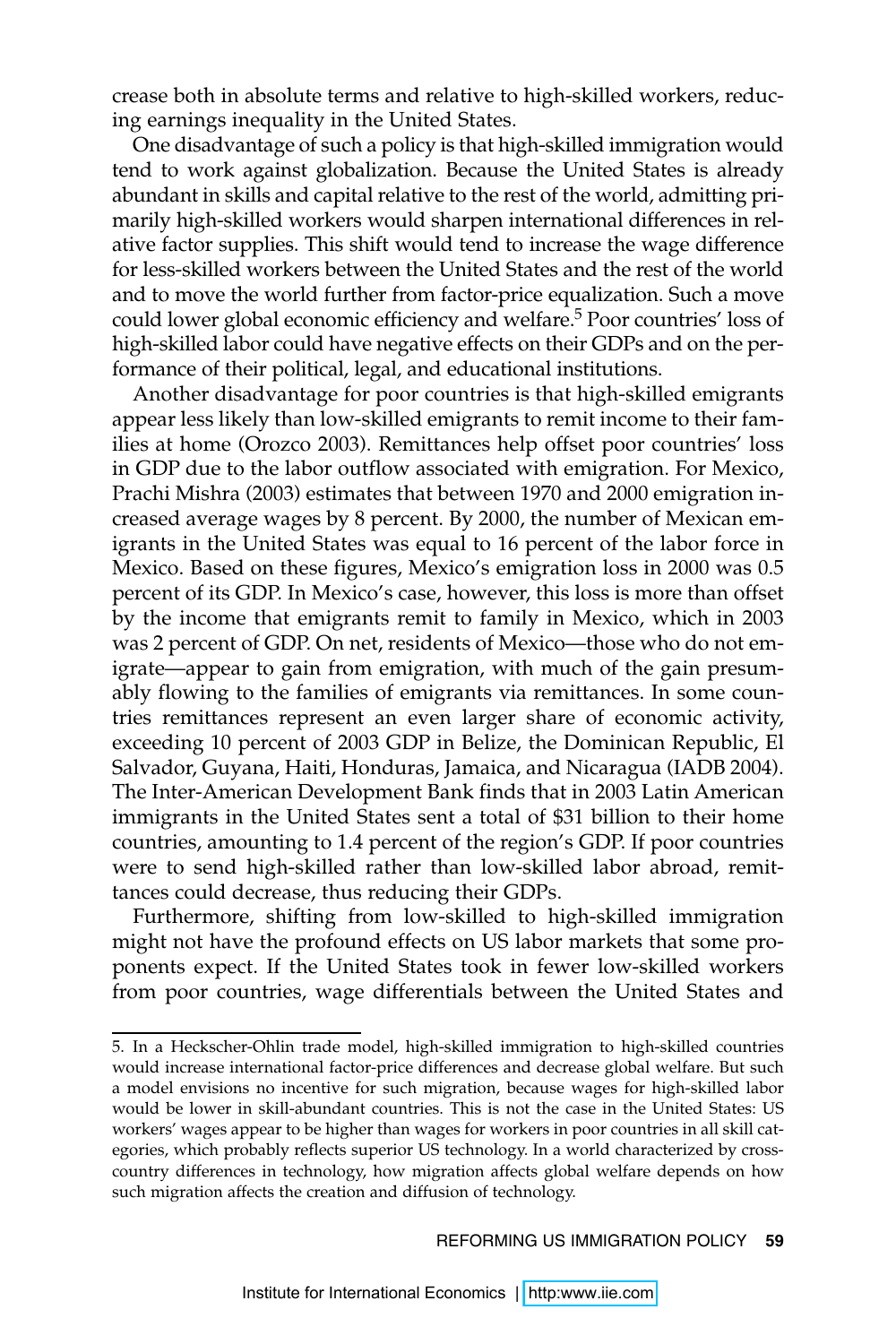these countries would probably increase. This shift would tend to increase both US demand for imports from poor countries and poor-country demand for US capital. By reducing the import of labor from Mexico, for instance, the United States would probably increase the import of goods from Mexico and the export of US capital to Mexico. In general equilibrium, these increased trade and capital flows would decrease relative demand for low-skilled US labor and partly offset the labor-market consequences of reduced low-skilled immigration, perhaps leaving low-skilled US native workers only modestly better off than they are now.

To sum up these effects, a shift to a skills-based immigration policy would be likely to reduce the fiscal costs of immigration and to narrow the wage gap between high-skilled and low-skilled labor in the United States. However, these outcomes would entail the potential cost of diminishing well-being in poor countries.

# **A Rights-Based Immigration Policy**

A rights-based approach to reforming immigration policy would phase in immigrant access to government benefits more gradually over time. This goal could be accomplished by means of a graduated set of rights to public benefits, to which immigrants would gain access after having worked in the United States for a specific time period. One way to implement such a plan would be for new immigrants to be issued temporary work visas (of, say, three years' duration) that would give them rights to certain benefits (public education, self-financed medical benefits, participation in a self-financed pension plan) but not others (public assistance, food stamps, public housing, Medicaid). Satisfying the terms of the temporary work visa would result in automatic renewal, and, after a specified number of renewals, permanent residence. After five years as a permanent resident, an individual could apply for citizenship (as is currently the case). Such a plan—which could easily be incorporated into any of the existing proposals for immigration reform—would lengthen the interval between arrival in the United States and eligibility to draw on the full set of governmentprovided public benefits. This proposal would strengthen the link between admission to the United States and the desire to work, and would reduce the fiscal drain associated with immigration, relative to current policy (and existing legislative proposals).<sup>6</sup>

<sup>6.</sup> One issue in implementation would be whether to admit immediate family members of temporary visa holders. Currently, the United States allows immediate family members to join temporary visa holders on longer-term visas (such as the H-1B) but not those on shorterterm visas (such as the H-2A or H-2B). Family members are not allowed to work in the United States and are ineligible for most types of social assistance. Conformity with this precedent would entail admitting immediate family members but imposing strict limits on their ability to work and to draw public benefits.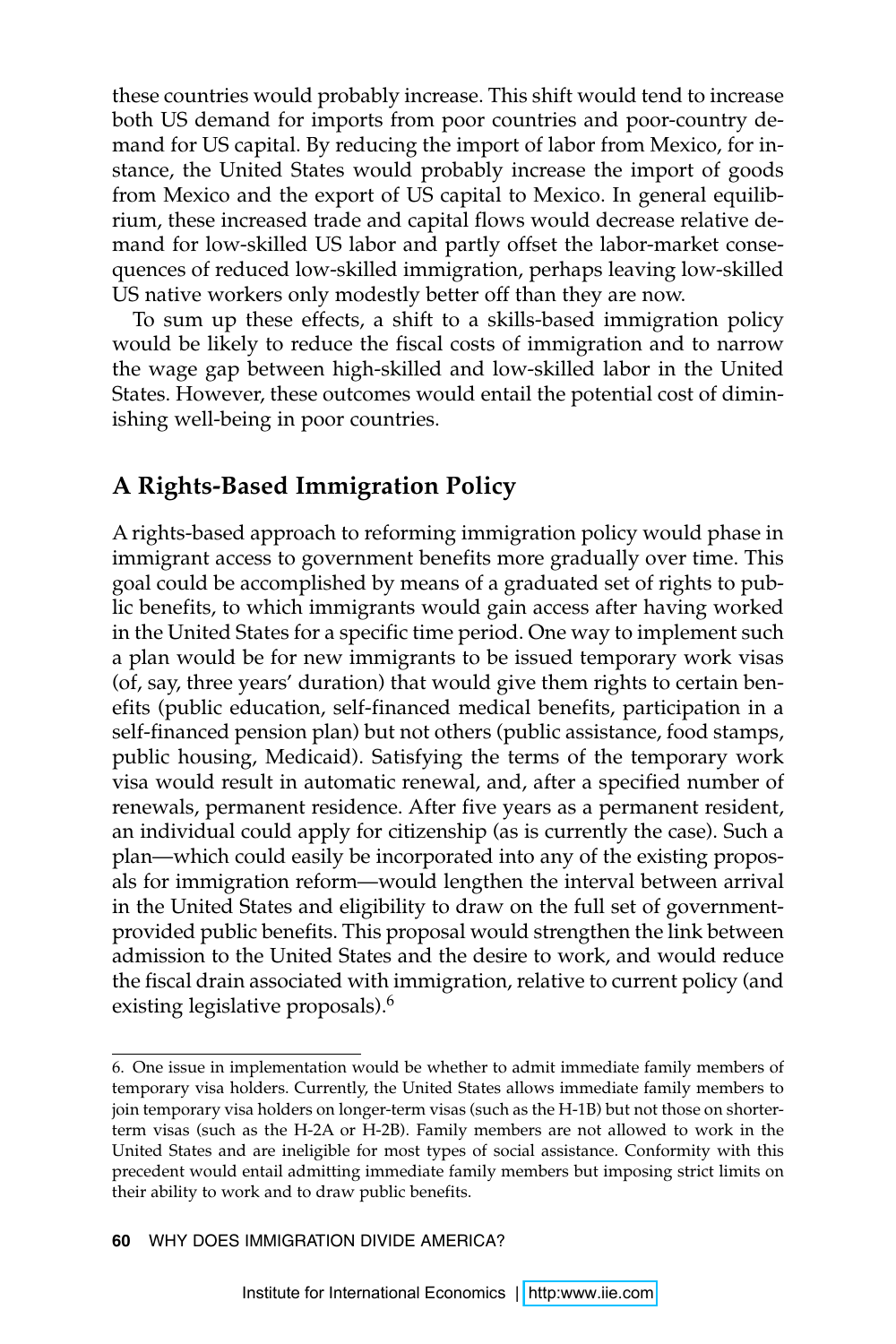This proposal would also carry welfare reform one step further. Current policy distinguishes between permanent residents and citizens, and makes the former ineligible for a wide range in benefits in some states. Since an individual must be a permanent resident for five years before applying for citizenship, there is already a five-year waiting period before immigrants gain full access to public benefits. A rights-based approach that required completion of one or more terms as a temporary immigrant would create a further distinction between earlier-tenure immigrants on temporary visas and later-tenure immigrants with green cards.

A likely criticism of a rights-based approach is that it would create multiple classes of US residents. Immigrants on temporary work visas would spend a number of years without access to the rights enjoyed by permanent residents, who would in turn enjoy fewer rights than citizens. Advocates for immigrants often criticize guest-worker programs for relegating immigrants to second-class status. What distinguishes a rights-based approach from other guest-worker programs is that it launches immigrants on a welldefined path toward citizenship. It would also afford greater legal certainty to illegal immigrants who chose to convert to temporary legal status.

Labor unions also complain about guest-worker programs, citing the lack of labor rights provided to immigrants. However, it would be feasible to grant temporary immigrants the full set of labor protections that apply to citizens: collective bargaining, a federally mandated minimum wage, unemployment insurance, legally mandated health and safety standards, and the like. In this case, the only difference between temporary immigrants and other workers would be that the former would lack access to the same public entitlement programs.

## **Employment-Based Admission and Expanded Temporary Immigration**

Skills-based and rights-based immigration policies are not mutually exclusive. In principle the United States could enact both by converting familybased admission slots to employment-based admission slots and by converting illegal immigrants to temporary immigrants. Doing so would raise the average skill level of incoming immigrants and shrink the illegalimmigrant population. To pursue adoption of either policy, it would be essential to specify more detail regarding treatment of illegal immigrants, enforcement against illegal immigration, and the composition and level of immigration.

#### **Illegal Immigrants**

Temporary work visas would offer a solution to the question of how to deal with the 10 million illegal immigrants currently living in the United

REFORMING US IMMIGRATION POLICY **61**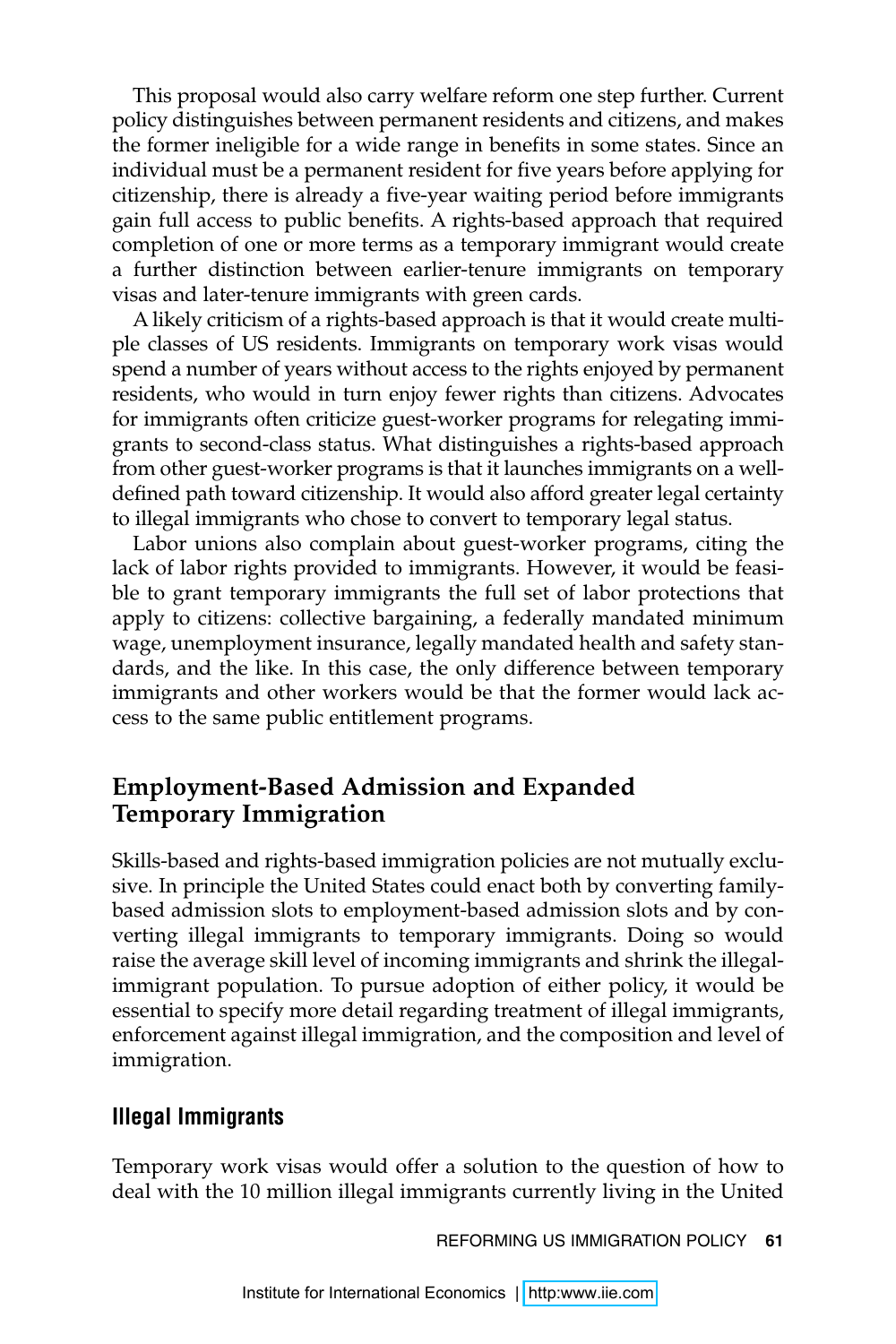States. A special pool of visas, much larger than the typical annual allotment (discussed below), could be created for illegal immigrants now residing in the United States. The granting of these visas would amount to a limited amnesty for these immigrants. Congress would have to decide which illegal immigrants would be eligible for a visa from the special pool. The most recent amnesty, for instance, offered in 1988 under the Immigration Reform and Control Act, applied to individuals who could demonstrate that they had resided in the United States continuously for the previous six years. Illegal immigrants ineligible for visas from the special pool would still be eligible to apply for regular temporary work visas, which the government would make available on an annual basis. This approach has obvious parallels to President Bush's plan and to the House and Senate plans, although none of those plans has yet specified how temporary legal immigrants would progress to permanent residence.

For an illegal immigrant to obtain a special-pool visa, an employer would have to apply on his or her behalf. This requirement would obligate many employers to admit to having employed illegal immigrants, which is tantamount to admitting violation of the law. To give employers an incentive to help their employees become temporary legal workers, it would probably be necessary to offer immunity from prosecution for certain past illegal employment practices.

Groups that traditionally oppose immigration would probably be vehement in their objections to an amnesty for illegal immigrants. It is almost inconceivable, however, that the United States could reduce the illegalimmigrant population without an amnesty of some sort. One alternative, mass deportations, would require a police effort on a scale never before seen in this country. However intense the opposition to an amnesty, opposition to mass deportations would probably be much more so. One feature of a limited amnesty that might make it more politically palatable than a blanket amnesty is that it would not lead directly to permanent residence but to a temporary work visa. Former illegal immigrants would not be eligible for full public benefits until they had completed the required number of terms as temporary immigrants and a five-year period as a permanent legal resident. Another objection to an amnesty is that it would raise the incentive for illegal immigration. This is a serious concern. To avoid inviting future illegal immigration, the United States would also have to enforce against illegal entry more effectively.

### **Enforcement**

The enforcement policy that has been in place since the early 1990s involves heavy patrols in major cities along the Mexican border, light patrols in unpopulated zones along the same border, and minimal presence in the US interior (Boeri, Hanson, and McCormick 2002). It is noteworthy that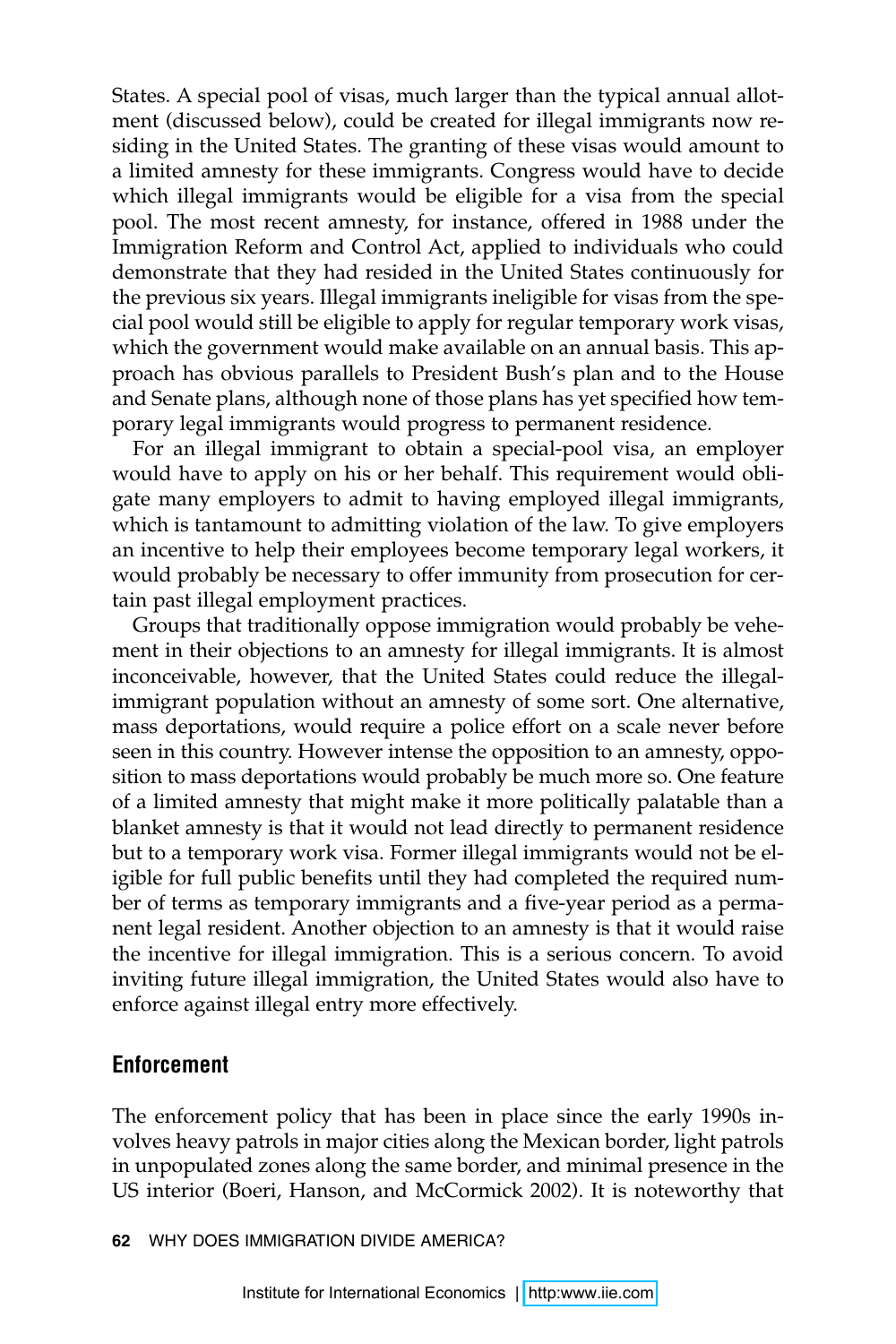immigration authorities do not track most temporary legal immigrants, making it difficult to determine how many individuals overstay their entry visas. The result of this policy is that, once in the United States, illegal immigrants appear to face little risk of apprehension or deportation.

Clearly, current enforcement policy is ineffective. One measure of its ineffectiveness is that, after the United States dramatically increased border enforcement in the early 1990s, illegal immigration actually increased. Average annual net illegal immigration in the 1990s was 300,000 to 500,000 individuals a year, up from 200,000 to 300,000 in the previous decade (Boeri, Hanson, and McCormick 2002). About two-thirds of illegal immigrants enter the United States by crossing the border with Mexico and about one-third overstay temporary visas.

Effective enforcement requires a strong presence at the borders, but it also requires serious enforcement efforts in the interior. Currently, immigration authorities devote few resources to investigating or monitoring employers who appear likely to hire illegal immigrants (GAO 2002). Occasional attempts to increase interior enforcement meet with fierce political opposition. Following raids of Georgia onion fields during the 1998 harvest, the INS was publicly criticized by the US Attorney General, both Georgia senators, and three members of Georgia's congressional delegation for injuring Georgia farmers (Mark Krikorian, "Lured by Jobs, Illegal Immigrants Risk Death at Border Crossings," *Santa Barbara News–Press,*  April 25, 1999). The raids ceased shortly thereafter. Large-scale raids of farms in California, Florida, and Texas, the states that attract the largest concentrations of undocumented workers, are virtually unheard of. In 2000 and 2001, the INS investigated the meatpacking industry in Nebraska and Iowa, reputed to use illegal labor intensively, but made no large-scale raids on plants. Most plant visits by INS agents were announced in advance, as has become standard practice.<sup>7</sup>

What makes interior enforcement difficult is that employers can plausibly deny knowing that they employ illegal immigrants. They are required to ask employees for legal documents (a Social Security card, a green card) and to record this information on forms that immigration authorities can review if they audit the plant. As long as the documents appear genuine, employers are more or less free from legal liability. Since employers do not have to verify the authenticity of employee identification, this check serves only to weed out obvious forgeries.

An alternative approach would be to mandate immediate verification of an employee's legal status. Through the voluntary Basic Pilot Program,

<sup>7.</sup> The INS strategy was to announce plant visits, ask employers' permission to review employee records, and then interview workers whose records looked suspicious. The many workers who failed to report for their INS interviews lost their jobs. The result of the INS investigation, then, was not monetary sanctions on employers but (indirectly) forced resignations by workers. See "Immigration: In the Vanguard," *The Economist*, October 16, 1999, 31–32.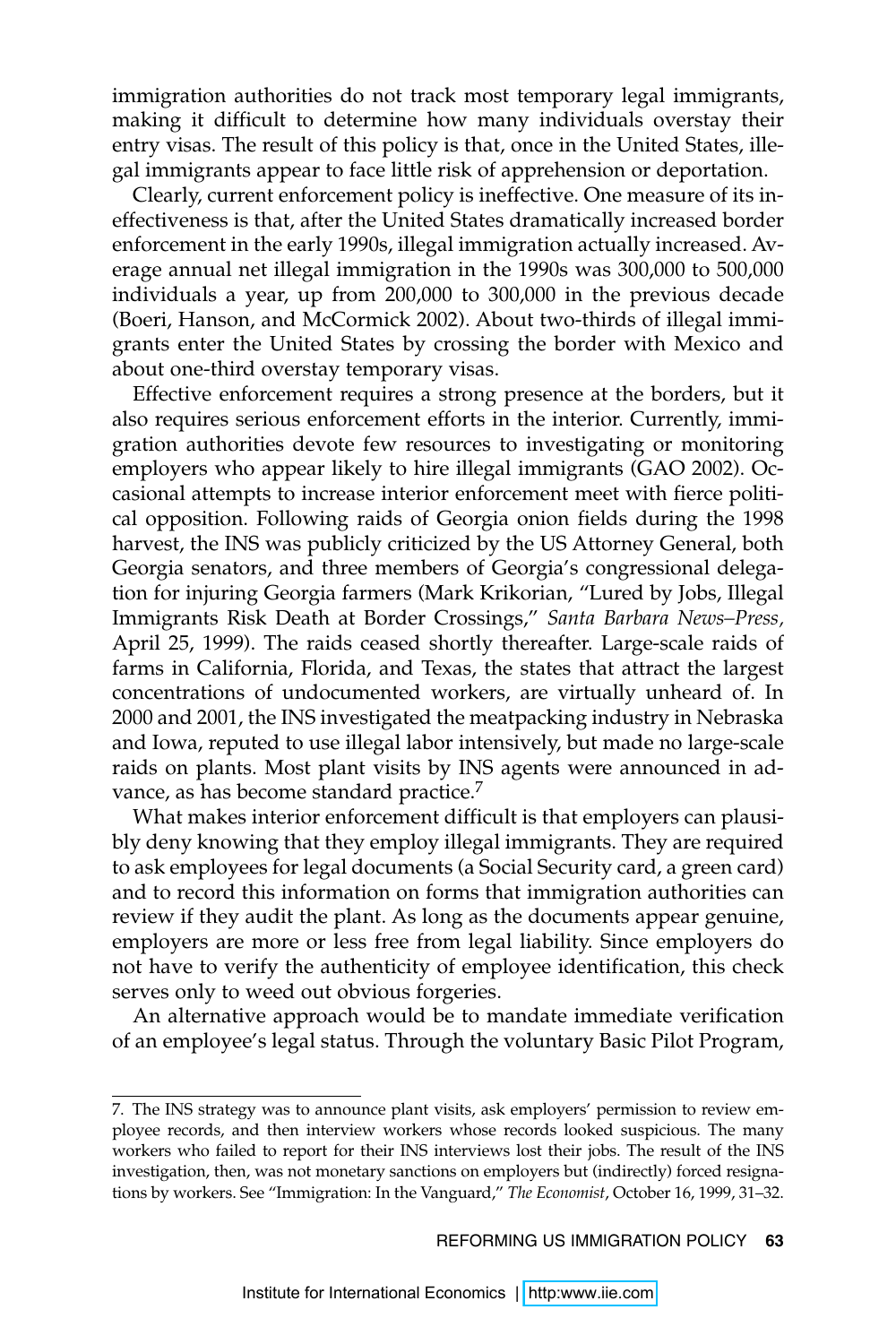employers can currently verify the authenticity of job applicants' Social Security numbers with the Social Security Administration (SSA) and the Department of Homeland Security (DHS).<sup>8</sup> Thus, the SSA and DHS already have a database to which employers can submit electronic requests for information, which makes the verification process trivial. Converting electronic verification from a voluntary program to a mandatory requirement for employment would eliminate plausible deniability on the part of employers. The only way they could hire illegal immigrants would be to keep these workers off their official employment rolls, an unquestionable violation of the law. An alternative (or perhaps a complement) to mandatory electronic verification would be a national identity card, an approach likely to face political opposition from many quarters.

Mandatory verification would also make audits of employers by immigration authorities more transparent. An employer who had failed to verify an employee's Social Security status (for which there would be an electronic record) would be guilty of an infraction. With these procedures in place, a modest increase in interior enforcement could potentially greatly increase its effectiveness. The DHS would also have a record of employment for each temporary legal immigrant, which would be useful for evaluating applications for renewal of temporary work visas.

Immediate verification of an employee's legal status would not increase the information burdens on either employees or employers. Currently, employers must complete and retain I-9 identification verification forms on all employees.<sup>9</sup> And the technology for electronic verification of employability clearly already exists.

#### **The Composition and Level of Immigration**

A rights-based approach to immigration policy could be implemented under current immigration quotas. These quotas reserve the majority of entry slots for family members of US citizens and legal residents. The change would be that new immigrants, whether family-sponsored or employer-sponsored, would receive a temporary work visa rather than a green card. New immigrants would not become permanent residents until they had completed the required number of terms on temporary work visas. The advantage of adopting a rights-based immigration policy is that it could create political support for addressing illegal immigration, including a limited amnesty for illegal immigrants, mandatory employee verification procedures, and new enforcement capabilities.

<sup>8.</sup> See http://uscis.gov/graphics/services/SAVE.htm for a description of the Basic Pilot Program.

<sup>9.</sup> Employers do not have to submit these forms to the government. They must only make them available in the event of an audit by government inspectors.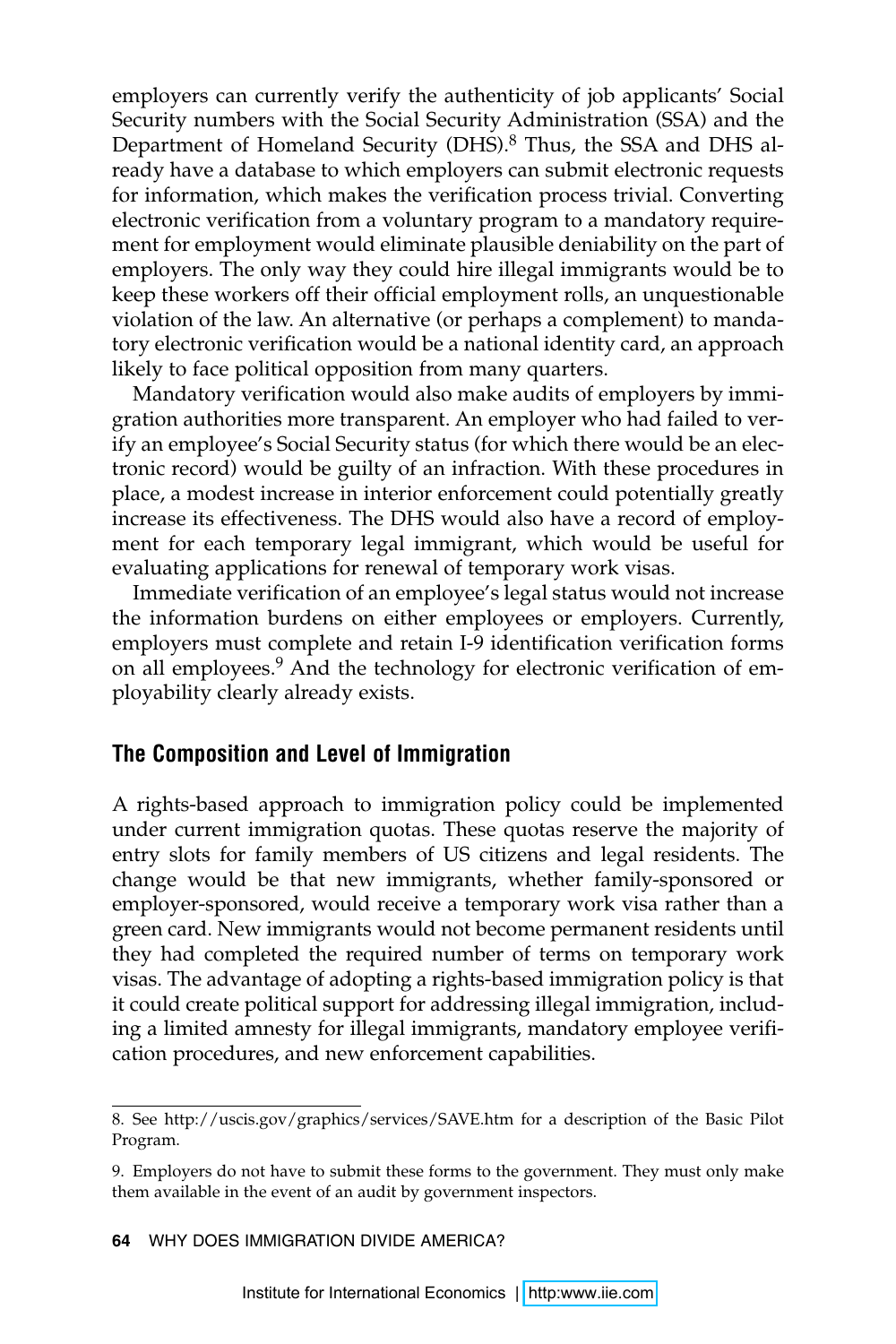However, there is no reason to believe that current admission criteria represent the constrained optimum policy choice for the United States. Neither the skill mix of new immigrants nor the current level of immigration reflects prevailing economic conditions; both are mandated by legislation that changes slowly over time. The inflexibility of existing policy makes it attractive to imagine more extensive changes in the mix and number of individuals who gain admission to the United States.

Under a rights-based program in which immigrants first enter under temporary work visas, it would be straightforward to set entry criteria according to US labor-market conditions. One possibility would be for employers to post information electronically on jobs they desire to fill with temporary immigrants. These postings would reflect the excess demand for labor in the United States. The occupational distribution of postings would in principle indicate where excess demand for labor was the greatest. Foreigners could then apply for job openings, providing information about themselves electronically to prospective employers.<sup>10</sup> The number of foreign applicants per position would be an indication of the excess supply of foreign labor. Occupations in which the number of applicants exceeded the number of job postings (which, realistically, could be almost all occupations) would indicate the existence of queues for jobs in the United States. The length of the electronic job queues in different occupations would indicate to immigration authorities where the economic gains to immigration might be the greatest.

To determine the overall number of immigrants admitted, immigration authorities could also use information on domestic economic conditions. Congress could set a flexible cap on total admissions, such that any excess admissions in years with strong labor demand would have to be offset by fewer admissions in years with weak labor demand. The cap could apply to the total number of temporary work visas that immigration authorities grant. Each year, the number of those with temporary immigrant status would drop as individuals either completed the required number of renewals and obtained permanent residence or had their visas revoked. These outflows would create openings for new temporary immigrants, with net total admissions determined by the flexible cap.

It has been nearly two decades since the last major reform of US immigration policy. Since that time, illegal immigration has increased, the wages of low-skilled US workers have fallen, the short-run fiscal costs of immigration have grown, and immigration has become a more contentious issue in American life. Few would disagree that a new round of policy reform is needed. Meaningful reform will have to address, at the very least, an amnesty for illegal immigrants and enforcement against

<sup>10.</sup> To give employers and employees an incentive to provide truthful information, it would probably be necessary to charge a fee to list employment opportunities and employment applications.